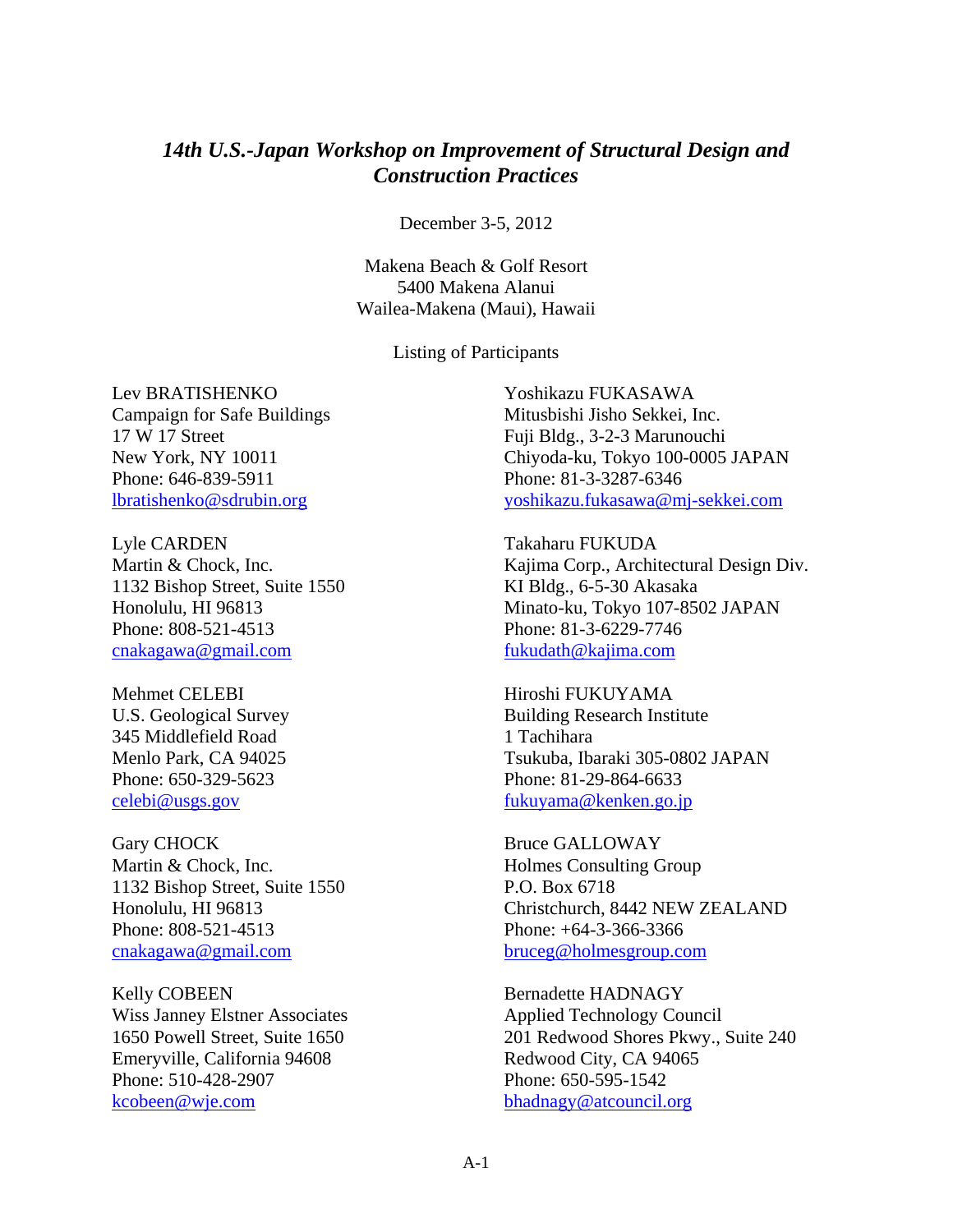Jon A HEINTZ Applied Technology Council 201 Redwood Shores Pkwy., Suite 240 Redwood City, CA 94065 Phone: 650-595-1542 crojahn@atcouncil.org

Kohji IKAGO Tohoku University / Associate Professor 6-6-11-1223 Aoba, Aramaki Aoba-ku, Miyagi 980-8579 JAPAN Phone: 81-22-795-7868 ikago@archi.tohoku.ac.jp

Hiroshi ITO CHORD, Housing Renovation & Dispute Settlement Research Institute 5fl Jochi Kioi-saka Bldg. 6-26-3 Kioi-cho Chiyoda-ku, Tokyo 102-0094 JAPAN Phone: 81-3-3556-5558 itou@chord.or.jp

Misturu KAWAMURA Nihon Sekkei, Inc. 29fl., Shinjuku I-LAND Tower 6-5-1, Nishi-shinjuku Shinjuku-ku, Tokyo 163-1329 JAPAN Phone: 81-50-3139-7182 kawamura-m@nihonsekkei.co.jp

Nobuyuki KURAUCHI Azusa Sekkei Co., Ltd., Osaka Branch Umeda Sky Bldg., 1-1-90 Oyodo-Naka Kita-ku, Osaka 531-0076 JAPAN Phone: 81-80-1295-2737 kurauchi961@azusasekkei.co.jp

Bret LIZUNDIA Rutherford & Chekene 55 Second Street, Suite 600 San Francisco, CA 94105 Phone: 415-568-4400 blizundia@ruthchek.com

Kit MIYAMOTO Miyamoto International, Inc. 1450 Halyard Drive Suite One West Sacramento, CA 95691 Phone: 916-373-1995 kmiyamoto@miyamotointernational.com

Satoru NAGASE Nikken Sekkei Ltd., Structural Design Div. 2-18-3 Iidabashi Chiyoda-ku, Tokyo 102-8117 JAPAN Phone: 81-3-5226-3030 nagases@nikken.jp

Isao NISHIMURA Tokyo City University / Professor 1-28-1 Tamazutsumi Setagaya-ku, Tokyo 158-8557 JAPAN Phone: 81-3-5707-0104 inishimu@tcu.ac.jp

Isao NISHIYAMA Building Research Institute 1 Tachihara Tsukuba, Ibaraki 305-0802 JAPAN Phone: 81-29-864-2901 nishiyam@kenken.go.jp

Toshio OKOSHI Tokyo Polytechnic University Tokyo Soil, 2-11-16 Higashiga-oka Meguro-ku, Tokyo 152-0021 JAPAN Phone: 81-3-8410-7221 okoshi\_t@arch.t-kougei.ac.jp

Ian ROBERTSON University of Hawaii at Manoa 2540 Dole Street, Holmes Hall 383 Honolulu, HI 96822 Phone: 808-956-6536 ianrob@hawaii.edu